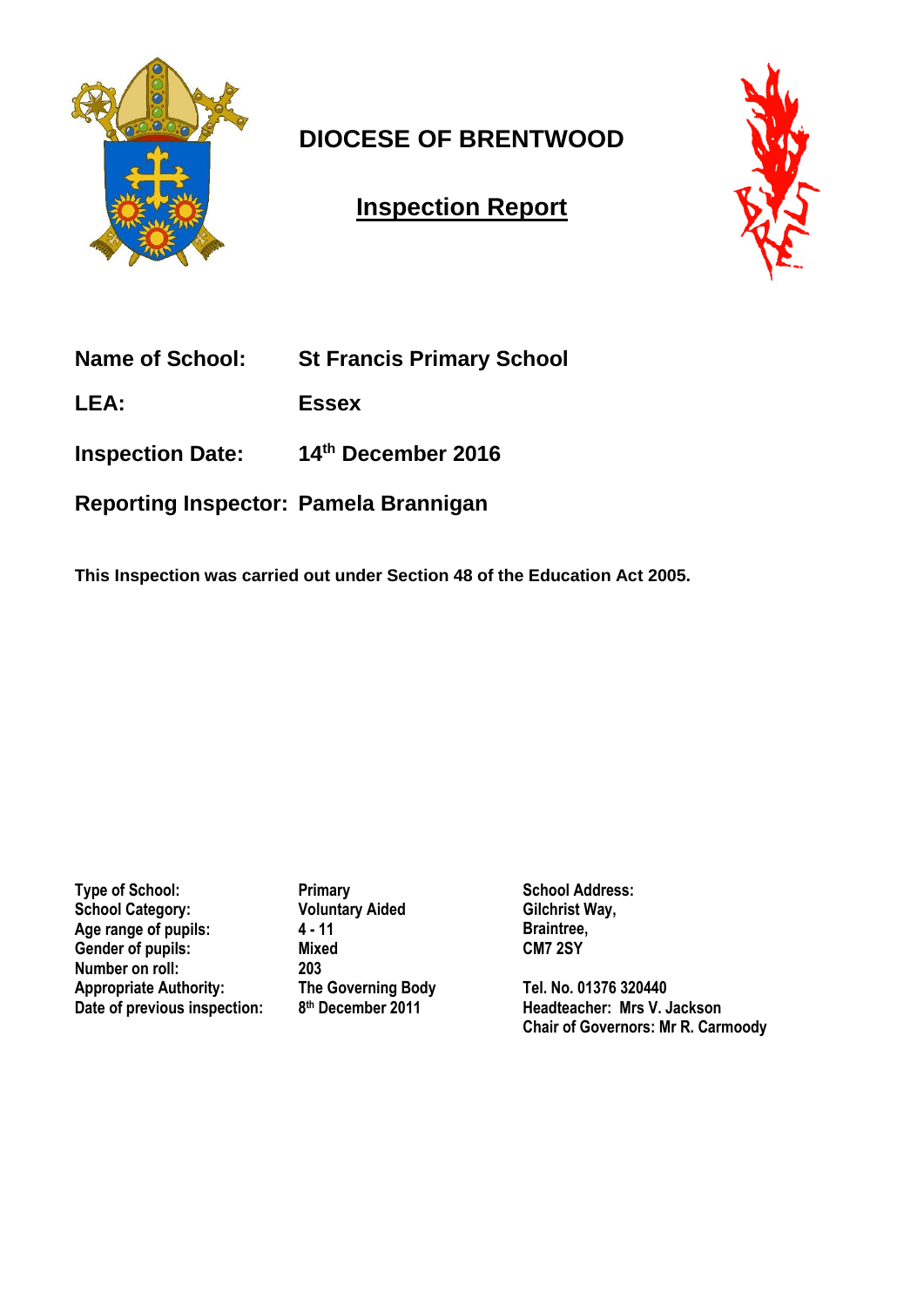### **Information about the school**

St Francis Catholic Primary is a one form entry school in Braintree, Essex and part of the diocese of Brentwood. The school serves the local parish of Our Lady Queen of Peace, Braintree with some pupils coming from farther afield. There are currently 203 pupils aged 4-11 on roll. Around 96% of pupils are Catholics with the remainder coming from other Christian denominations or other faiths. The proportion of pupils with special needs is around the national average. Since the last inspection there have been many staff changes including the appointment of a new headteacher last year. 58% of the teachers are Catholics, two have the CCRS and one teacher has almost completed the course.

### **Key grades for inspection**

1: Outstanding 2: Good 3: Requires improvement 4: Inadequate

### **Overall effectiveness of this Catholic school Grade 2**

St Francis' is a good Catholic school with very good leadership and some outstanding features. These include the quality of the prayer and collective worship, the extent to which pupils benefit from the Catholic life of the school and the way leadership monitors and evaluates the provision for Catholic Life. The quality of pupils' learning and progress in religious education is good as are the standards of attainment. There is regular, effective monitoring of teaching, learning and planning. Many governors are of long standing who know the school well and offer a good level of challenge and support. Pastoral care is good and shared by the new parish priest and all staff. Relationships within the school and with the local parish are very good and pupils spoken to said they feel well cared for and supported in their learning. Parents are happy with religious education and the Catholic life of the school.

The school has a good capacity for sustained improvement. The last inspection in 2011 identified three areas for development. Since then the Headteacher and the subject leader who is also deputy Headteacher have put in place an improvement plan which is addressing the areas identified. They have continued to work with staff and pupils to embed structured assessment procedures; there are increased opportunities for pupil voice in lessons; the review of the mission statement has been finalised. The subject leader for religious education has produced an annual wide ranging and comprehensive action plan to sustain effectiveness and put in place further improvements. Along with the Headteacher he has given guidance to teachers all aspects of curriculum religious education, classroom worship and prayer tables. Regular monitoring is ensuring that teaching is relevant and appropriate to children's needs.

The quality of self-evaluation is good. The school documentation is accurate and gives a comprehensive analysis of the Catholic life of the school and religious education. There are effective strategies in place to share good practice and support new teachers. The curriculum which follows the 'Come and See' programme enables pupils to make connections between faith and their own lives. Staff are encouraged to improve their skills through training and embarking on the CCRS course. There are good links with other deanery schools including the secondary school to which most pupils transfer at the end of Key Stage 2, through in-service sessions and staff meetings. All new teachers are very well supported.

The current leadership has a very good capacity to maintain effectiveness. The Headteacher shows very good leadership of a Catholic community and is well supported by her senior leadership team. Governors have a wide range of expertise and a good knowledge of the Catholic life of the school. The new parish priest who is also a governor visits frequently to plan school Masses and liaise with senior leadership. Systems are in place to develop and strengthen tracking, assessment and planning which are leading to good outcomes for all pupils.

### **What the school should do to improve further**

- Continue to implement the areas for development identified in the improvement plan with particular emphasis on staff development to help teachers to deepen their understanding of the religious education curriculum.
- Increase the stock of Bibles in Key Stage 2 classes to ensure pupils have immediate access to scripture.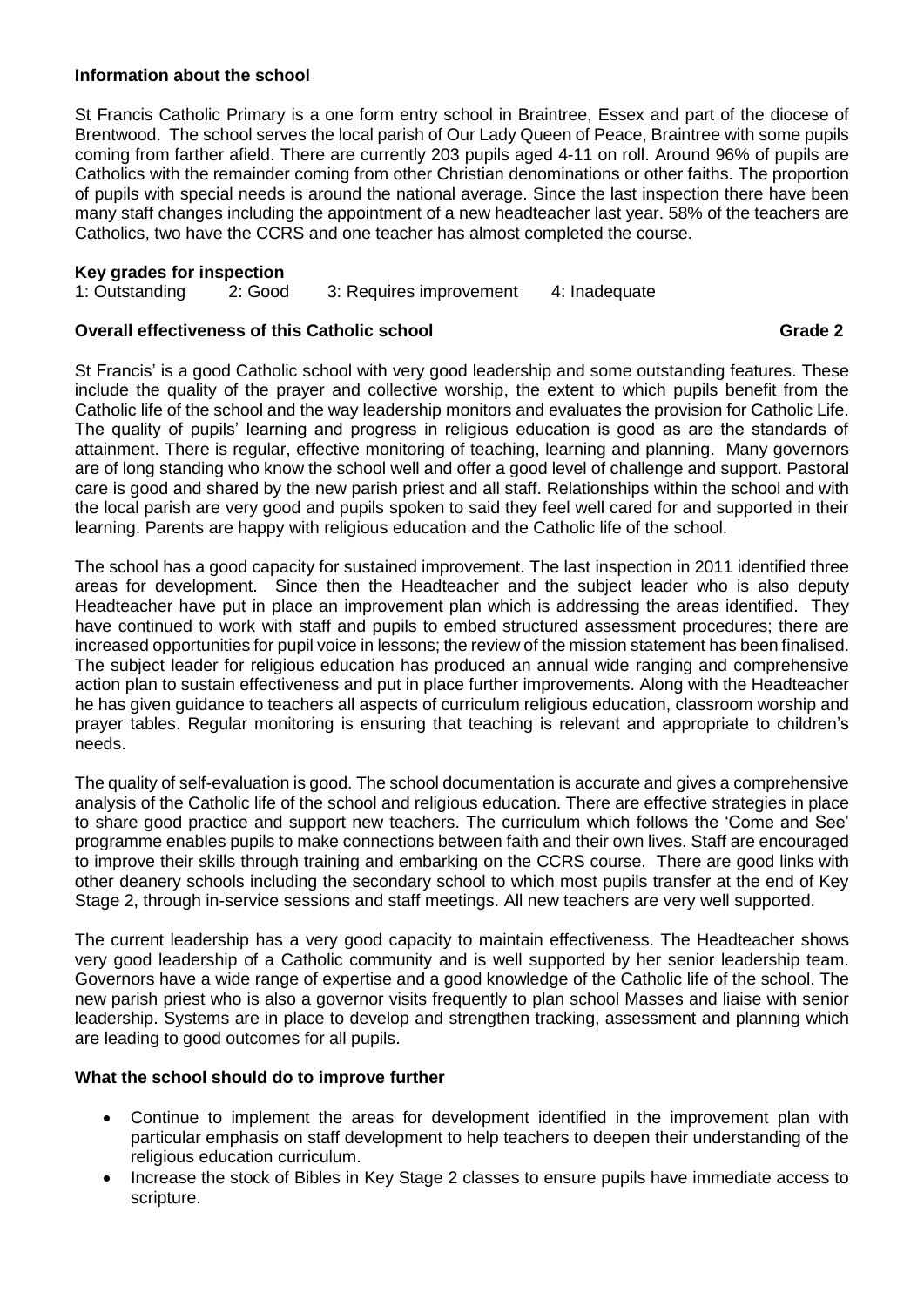### **Outcomes for pupils Grade 2 Contract Contract Contract Contract Contract Contract Contract Contract Contract Contract Contract Contract Contract Contract Contract Contract Contract Contract Contract Contract Contract Co**

Pupil achievement and progress in religious education are good. All pupils spoken to said they enjoy religious education and the range of activities involved. Pupils observed during the inspection worked well together and take an active part in the lessons. Behaviour for learning is good and pupils have a sound knowledge of the Catholic faith appropriate to their age and abilities. Lessons observed were well planned with a range of cross curricular activities in all key stages. All religious education lessons begin and end with a prayer. Across the school workbooks are well presented and show pupils' progress and coverage of the curriculum. Regular tracking is ensuring good progress is made and attainment for all groups is in line with expectations. Marking is positive and pupils are encouraged to respond to comments which help them to make the 'next steps' in their learning. Other faiths are taught well and there are plans for speakers to visit the school.

Pupils make an excellent contribution to the Catholic life of the school. They all know the mission statement, 'Following in the footsteps of St Francis: we love God, learning together as a community using our hands, our heads and our hearts' and respond well to opportunities to understand the needs of others in school and the wider community. They support a number of charities including Cafod and Brentwood Catholic Children's Society. Pupils have a good understanding of the work of these charities which they are able to link with the life and teachings of Jesus. They also support the local foodbank and a homeless shelter. Pupils are given responsibilities to support the life of the school as school council members, house captains and play leaders. They assist with school assemblies and monthly Masses when pupils act as altar servers and readers. The parish priest who provides pastoral support for staff and pupils comes in frequently and acts as an additional teaching resource. There are good links with Brentwood diocese through training for new teachers and attendance at conferences. Pupils show consideration and respect for adults and each other. Behaviour is good and pupils value the sense of friendship and community created within the school.

Prayer and collective worship are an integral part of school life. Pupils understand the importance of prayer and participate readily in class and assemblies. During the inspection the deputy Headteacher assisted by a group of pupils led an engaging whole school Advent assembly explaining 'Gaudete' Sunday and the symbolism of the third candle on the wreath. Pupils were eager to contribute their ideas for things that bring joy to their lives and for which they were thankful. Singing was excellent with all pupils joining in with enthusiasm. There are regular whole school Masses and plans for year group Masses in Key Stage 2. The cycle of celebrations reflects the Church's liturgical year and enables pupils to understand how faith links to everyday experiences. They respond positively to opportunities to develop their faith journey through reflective prayer. They learn the traditional prayers of the Church as well as writing their own prayers, many of which were seen during the inspection. A recent innovation is the adoption of class saints who reflect the diverse backgrounds of pupils. There are also plans for a Peace Garden in the school grounds to enhance the provision for prayer and reflection in the school. Year 6 pupils are responsible for planning and leading class liturgies and assemblies and this is to be extended to the rest of the school.

By the end of Key Stage 2 standards of attainment meet diocesan expectations and all groups make good progress. Teaching assistants make a valuable contribution to the learning of individuals and groups of pupils. School leadership gives religious education the same importance as other core subjects and uses staff meeting time and in-service sessions to support teachers.

### **Leaders and managers Grade 2**

The Headteacher and subject leader for religious education demonstrate their commitment to the Catholic life of the school through the way they promote, monitor and evaluate provision. They communicate a clear Catholic vision to the whole community and are supported in this by staff and the governing body who are committed to providing the best possible environment for pupils. The Catholicity of the school is evident in display boards in corridors, assembly hall and in the classroom prayer areas. Masses are a regular feature of school life and parents, parishioners and families are invited to attend.

Members of the governing body have a long standing knowledge and understanding of the school and are well informed about its life through the Headteacher's report, visits to classrooms, assemblies and celebrations and meetings with senior leaders. Governors recently participated in the review of the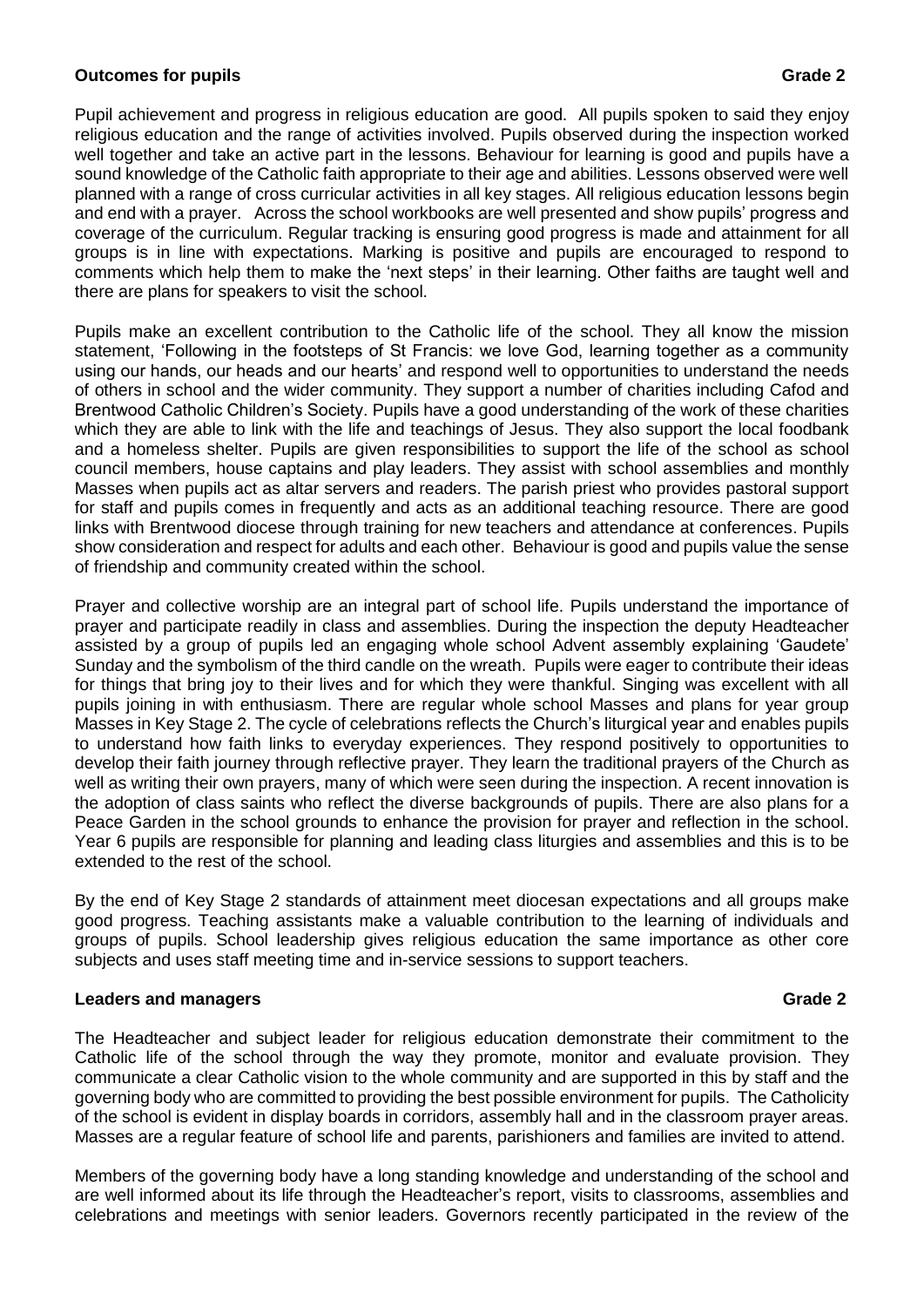mission statement along with staff and pupils. They are involved in the strategic development of the school and engage effectively with all members of the community. Each governor is responsible for tracking a strand of the school development plan which is discussed at every full governors' meeting. The link governor for religious education has many contacts with the school and visits classrooms and looks at pupils' workbooks on a regular basis. She meets the subject leader to discuss the progress of the religious education action plan and reports back to the full governing body. Governors have accessed training provided by the diocese which has enabled them to evaluate aspects of the religious life of the school and to challenge and support effectively.

The subject leader for religious education has produced a targeted action plan for religious education and is well placed to support new teachers. Along with the Headteacher he monitors religious education through workbook scrutiny, observing teaching and evaluating outcomes. He gives feedback after lesson observations resulting in improvements in teaching and learning. Termly moderation takes place across the classes and a portfolio of assessed and levelled work has been started to guide and support teachers' judgements. Training sessions for all staff is helping to ensure that all pupils achieve well. A tracking system enables school leaders to see that all groups are achieving as expected. Leaders support staff development and teachers are encouraged to undertake further training.

School leaders ensure that St Francis is a welcoming community where everyone is respected and valued. The school offers a range of extra-curricular activities and participates in local community events. There are good links with other diocesan schools including the Catholic secondary school to which most pupils transfer at the end of Key Stage 2. Provision for spiritual development ensures that pupils are able to reflect on their own lives and experiences. Parents are kept well informed about their children's welfare and progress through regular meetings and curriculum information newsletters. In addition, the school employs a support worker from Brentwood Catholic Children's Society to work with pupils and families. A number of initiatives including a copy of the 'Wednesday Word' for each family is encouraging parents to share their children's faith journey.

### **Provision Grade 2**

The quality of teaching and learning in religious education is good. During the inspection, lessons observed were good. In Early Years careful presentation of vocabulary linked to the Nativity was reinforced by a range of cross curricular activities. This good beginning is built upon as pupils progress through the school. Lessons are planned with clear learning intentions and a range of interesting activities including role play, drama and discussions. All groups of pupils make good progress and behaviour for learning is also good. Teachers respond well to pupils' comments and take opportunities to extend knowledge and develop understanding. In most year groups well differentiated tasks enable pupils to work with enthusiasm and interest. Good support by teaching assistants is a feature of many lessons. Marking is positive and there are suggestions of ways to improve. There is every indication that current good standards are likely to be maintained.

The quality of the religious education curriculum is good. At least 10% of curriculum time is devoted to religious education. The programme 'Come and See' has been implemented throughout the school and is supported by 'A Journey in Love.' There are good quality resources although class sets of Bibles would enable pupils to have easier access to scripture. Religious education displays around the school emphasise the importance of faith to the work of the school. The curriculum enables pupils to become aware of their responsibility for each other and their environment. They are keen to support a range of charities and understand that a sense of service is based on Jesus' teaching to love one another. The continued focus on the 'Year of Mercy' is contributing very well to pupils' spiritual and moral development.

Provision for prayer and worship at St Francis is excellent. Assemblies and liturgies are well planned and contribute to pupils' spiritual development. They include visual presentations, Bible readings, drama, singing and music. On entry to the school pupils are given a prayer book which is used every day in class. Collective worship in classrooms often involves opportunities for personal reflection. A lunchtime 3Rs club; Relaxation, Rosary, Reflection is very popular and well attended. Each classroom has a prayer focus with religious artefacts and a display board which usually includes children's work. Feast day Masses are celebrated throughout the year and the traditions of the Church are explored with pupils. Parents and families are invited to many celebrations and pupils visit the local church to lead a